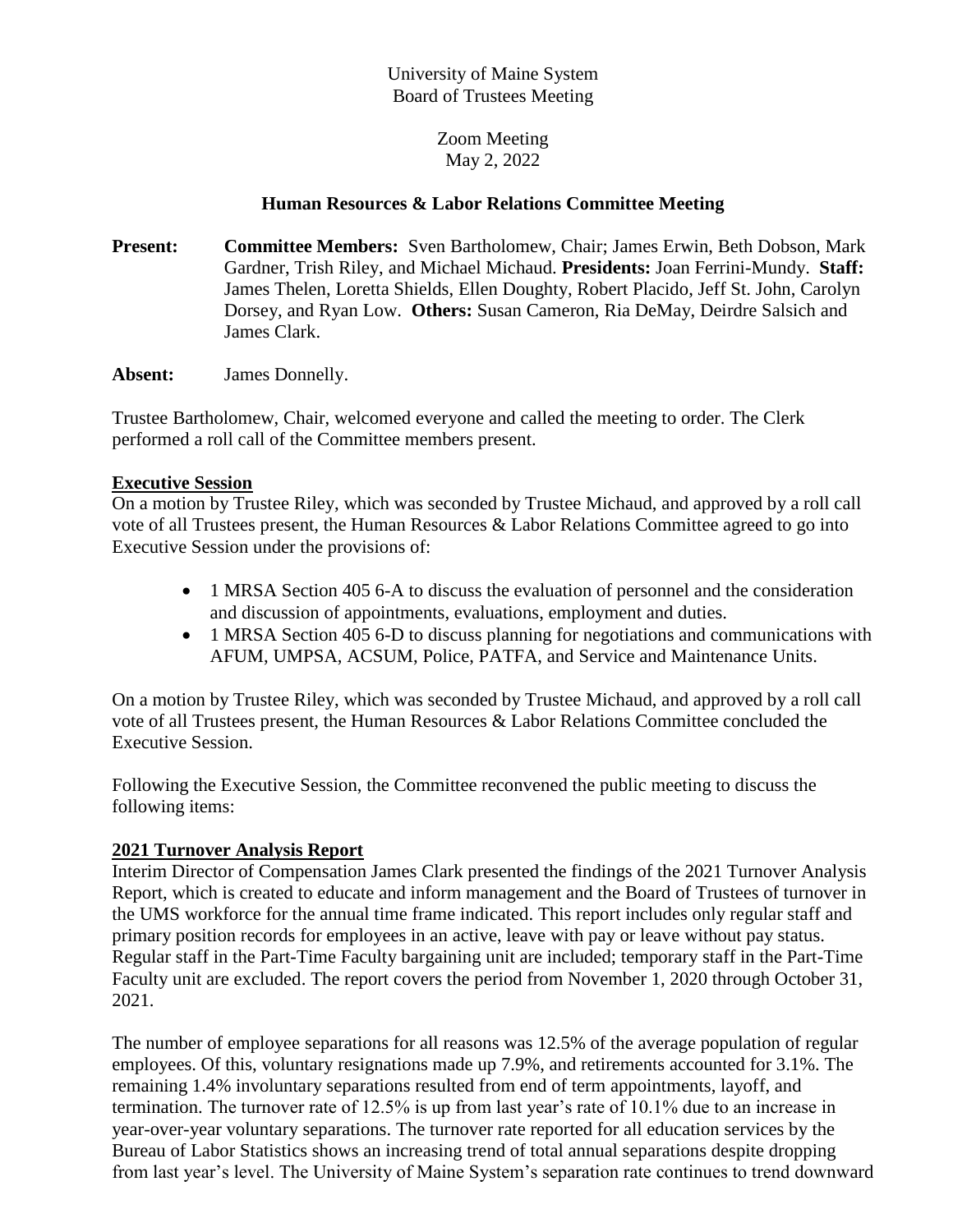Human Resources & Labor Relations Committee Meeting May 2, 2022

since peaking in 2015, even with this year's rise in rate. The number of separations due to position elimination/staff reduction is 17. This is 8 more than last year for the same period. The rate of voluntary separations as a percent of the total UMS population is 11.0%. 88.3% of the 568 total separations are due to voluntary resignations and retirements. Retirements alone account for 24.8% of the 568 total separations. Separation rates vary among universities from a high of 26.1% for University of Maine at Machias to 8.7% with University Services. The average years of service for resignation is 5.1 years, 27.4 years for voluntary retirements, and 5.7 years for involuntary separations. There were 59 new hires with minority status. Of this number 20% left during their first year of employment. Comparing this metric to those with non-minority status, 13% left during their first year, indicating a disproportionate separation within the first year of employment. Retention of employees at all Universities is 87.8%.

The percent of separations for the represented and non-represented as a percentage of the bargaining unit vary with a high of 34.1% for the Non-Represented Hourly unit to 7.4% in the AFUM unit. Separation rates in other represented bargaining units are: UMPSA: 12.5%, ACSUM: 18.2%, S&M: 17.1%, University Supervisors: 12.5%, Police: 23.4%, No-Represented Salary: 9.7%, Non-Represented Faculty: 9.8%, PATFA Regular: 12.1%, Law Faculty: 10.8%. The UMPSA bargaining unit is 35.6% of the population and accounts for 35.7% of the separations. 85.2% of UMPSA separations are voluntary resignations.

The percent of total UMS new hires/rehires (434) in represented and non-represented units vary from a high of 48.0% (207) in the UMPSA unit to a low of 0.0% (0) in the Law Faculty unit. The Non-Represented Hourly group had the lowest level of retention at 79.5%.

The Trustees asked if UMS performs exit interviews when an employee leaves the company to gain a better understanding of why they chose to leave. Mr. Clark explained that while UMS does currently perform exit interviews, they are not nearly detailed enough and that Chief Human Resources Officer (CHRO) Loretta Shields has already added review of the exit interview process as one of the priorities in her revamp of the UMS Human Resources Department policy and procedures. Trustees also asked for more information on the current vacancies in the System. CHRO Shields stated that the new talent acquisition team that she has been developing has started reviewing the System-wide vacancy issue, starting at USM, and that she is hopeful that having this team in place will help to source out and find qualified employees to start to fill in those vacancies. Vice Chancellor for Finance and Administration Ryan Low added that some of the vacancies in the System have not been filled strategically to help mitigate budget shortfalls in some locations.

# **2021 Workforce Profile Report**

Mr. Clark presented the findings of the 2021 Workforce Profile Report, which is created to inform both management and the Board of Trustees of specific demographics as pertains to the composition of the UMS workforce. The Workforce Profile is an overview of the UMS workforce, reflecting full‐ time and part-time regular employees. This represents the 4,525 regular employees that were actively receiving a paycheck as of October 31, 2021. Additionally, there were 854 part time faculty members, teaching 4845 credit hours of course work. The University of Southern Maine employs the most Part‐Time Faculty with 372 (43.6%), followed by the University of Maine with 201 (23.5%) and then the University of Maine at Augusta with 126 (14.8%).

Of the 4,525 UMS employees reported: 2.2% are administrators, 27.4% are faculty, 44.1% are salaried staff, and 26.3% are hourly paid staff. Overall, between the seven campuses, women make up a slight minority of full‐time faculty at 48.1% of the population. UMA, UMF, Maine Law and USM have women comprise the majority of full‐time faculty at their locations. 51.0% of the administrators are women. There are 99 administrators, 74 of whom are in the Management Group.